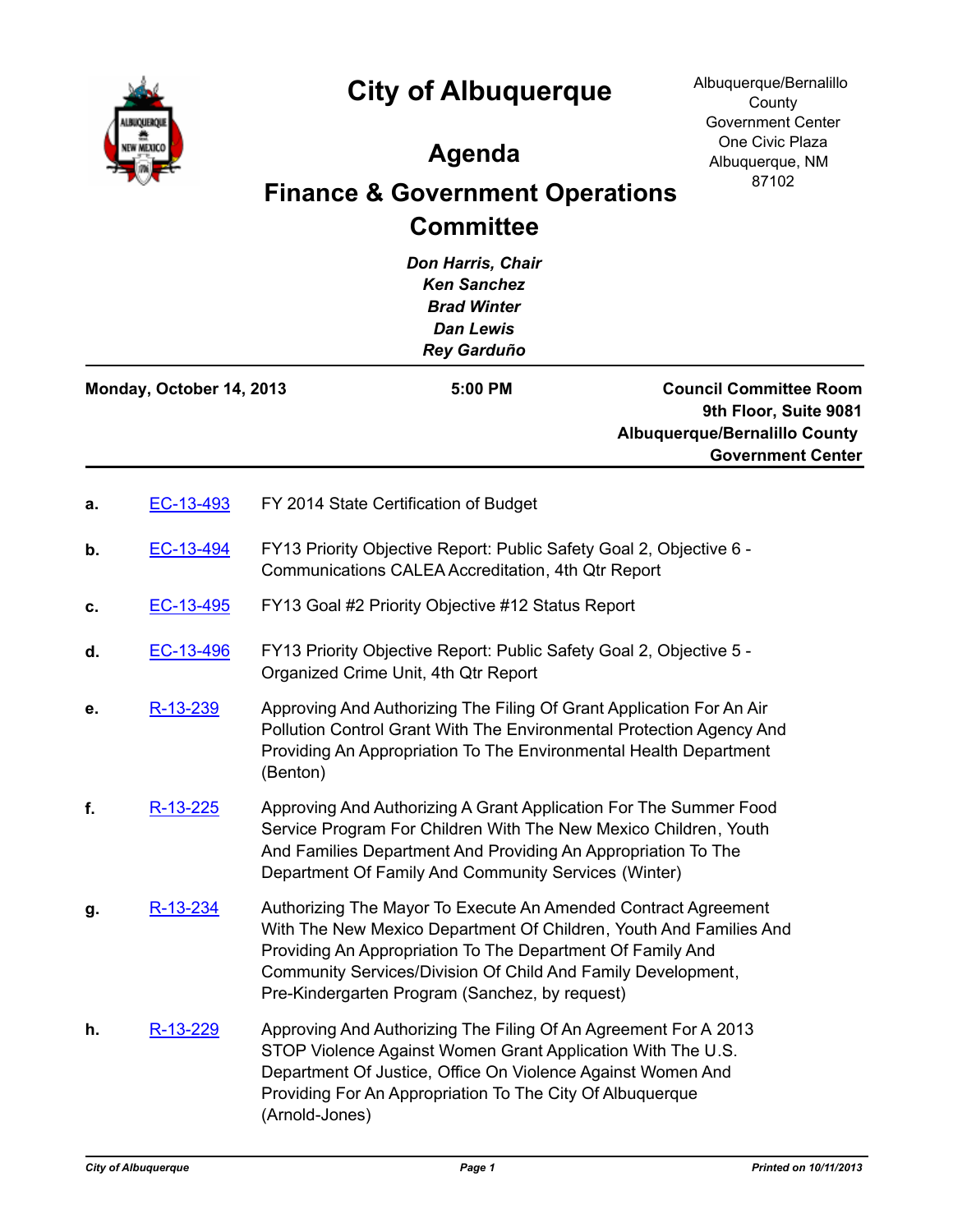| i. | R-13-235        | Approving And Authorizing The Filing Of Grant Applications And The<br>Acceptance Of Potential Grant Awards For Multiple Albuquerque Police<br>Department Law Enforcement Programs From Associated Grantor<br>Agencies And Providing For An Appropriation To The City Of<br>Albuquerque (Harris, by request) |
|----|-----------------|-------------------------------------------------------------------------------------------------------------------------------------------------------------------------------------------------------------------------------------------------------------------------------------------------------------|
| j. | R-13-249        | Approving And Authorizing The Filing Of Grant Application With The<br>New Mexico Department Of Transportation, Transportation Alternatives<br>Program Grant And That Upon Award Providing An Appropriation To The<br>Parks And Recreation Department In FY14 (Benton)                                       |
| k. | R-13-226        | Nuisance Abatement At 1329 Lucretia St. SW Is Within The City Limits<br>Of Albuquerque, New Mexico Is So Ruined, Damaged And Dilapidated<br>As To Be A Menace To The Public Comfort, Health, Peace Or Safety<br>And That It Is To Be Required To Be Removed (Benton, by request)                            |
| I. | R-13-227        | Nuisance Abatement At 9827 Pinot Noir Ave SW Is Within The City<br>Limits Of Albuquerque, New Mexico Is So Ruined, Damaged And<br>Dilapidated As To Be A Menace To The Public Comfort, Health, Peace<br>Or Safety And That It Is To Be Required To Be Removed (Benton, by<br>request)                       |
| m. | R-13-228        | Nuisance Abatement At 1336 Michelle St. SW Is Within The City Limits<br>Of Albuquerque, New Mexico Is So Ruined, Damaged And Dilapidated<br>As To Be A Menace To The Public Comfort, Health, Peace Or Safety<br>And That It Is To Be Required To Be Removed (Benton, by request)                            |
| n. | R-13-230        | Nuisance Abatement At 242 Vermont St NE Within The City Limits Of<br>Albuquerque, New Mexico Is So Ruined, Damaged And Dilapidated As<br>To Be A Menace To The Public Comfort, Health, Peace Or Safety And<br>That It Is To Be Required To Be Removed (Garduño, by request)                                 |
| ο. | R-13-231        | Nuisance Abatement At 304 Dallas St SE Within The City Limits Of<br>Albuquerque, New Mexico 87108 Is So Ruined, Damaged And<br>Dilapidated As To Be A Menace To The Public Comfort, Health, Peace<br>Or Safety And That It Is To Be Required To Be Removed (Garduño, by<br>request)                         |
| p. | <u>R-13-232</u> | Nuisance Abatement At 208 General Hodges St. NE Is Within The City<br>Limits Of Albuquerque, New Mexico 87123 Is So Ruined, Damaged And<br>Dilapidated As To Be A Menace To The Public Comfort, Health, Peace<br>Or Safety And That It Is To Be Required To Be Removed (Garduño, by<br>request)             |
| q. | R-13-233        | Nuisance Abatement At 1808 Gold Ave. SE Within The City Limits Of<br>Albuquerque, New Mexico Is So Ruined, Damaged And Dilapidated As<br>To Be A Menace To The Public Comfort, Health, Peace Or Safety And<br>That It Is To Be Required To Be Removed (Meyers, by request)                                  |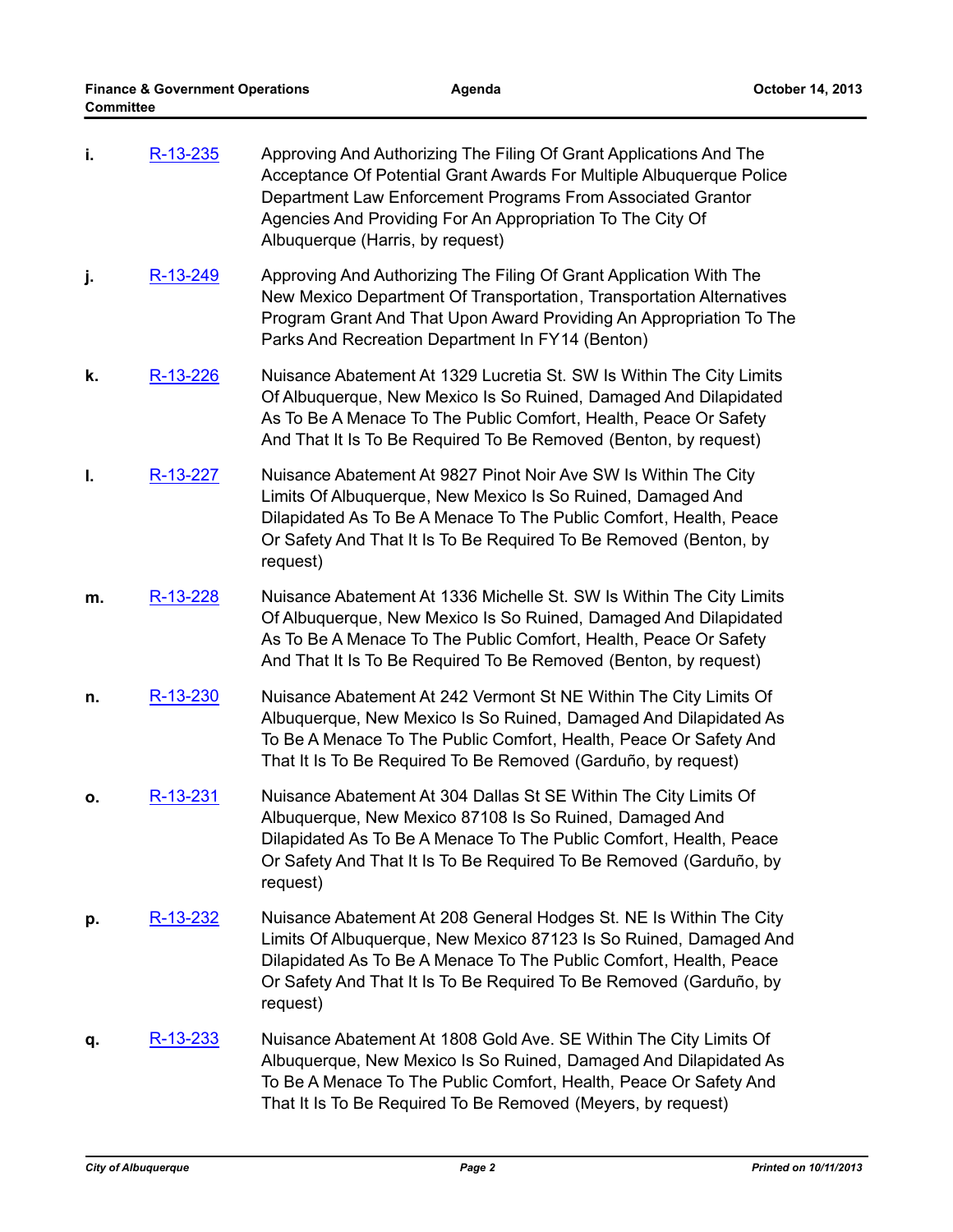| r. | R-13-240       | Reaffirming The Policy Of The City That Any And All Improvements In<br>The Rio Grande Valley State Park That Are Not Listed As Specific<br>Projects In The Middle Rio Grande Ecosytem Bosque Biological<br>Management Plan, The Bosque Action Plan For The Rio Grande Valley<br>State Park And The Middle Rio Grande-Albuquerque Reach Watershed<br>Restoration Action Strategy For The Middle Rio Grande Watershed Are<br>Prohibited (Sanchez)                                                                                                                                                                                                  |
|----|----------------|--------------------------------------------------------------------------------------------------------------------------------------------------------------------------------------------------------------------------------------------------------------------------------------------------------------------------------------------------------------------------------------------------------------------------------------------------------------------------------------------------------------------------------------------------------------------------------------------------------------------------------------------------|
| s. | R-13-242       | Renaming The Existing Carlos Rey Park As Bennie Aragon Park In<br>Honor Of Former State Representative Bennie Aragon's Distinguished<br>Service To The Citizens Of The Southwest Mesa And The City Of<br>Albuquerque (Sanchez)                                                                                                                                                                                                                                                                                                                                                                                                                   |
| t. | R-13-244       | Establishing A Women's Pay Equity Task Force To Study Compliance<br>With The State Of New Mexico Fair Pay For Women Act; Providing An<br>Appropriation For Conducting The Study (Arnold-Jones & Meyers, by<br>request)                                                                                                                                                                                                                                                                                                                                                                                                                           |
| u. | R-13-245       | Establishing A City Policy Of No Tolerance For Gender Pay Inequality;<br>Directing The Administration To Identify All Areas Of Pay Inequality<br>Based On Gender Occurring In City Of Albuquerque Government And<br>To Prepare A Report To The City Council On The City's Action Plan For<br>Correcting And Preventing Such Inequality; Directing The Administration<br>To Implement A Policy For Requiring Contractors And Vendors Doing<br>Business With The City To Demonstrate Their Compliance With The<br>Federal Equal Pay Act; And Requiring The City's Action Plan To End<br>Pay Inequality On The City's Transparency Website (Benton) |
| ۷. | R-13-246       | Calling For A Comprehensive Accounting Review Of The City Of<br>Albuquerque Housing And Neighborhood Economic Development Fund<br>And Designating Funds To Be Used To Contract With A Qualified Firm<br>For Completion Of The Review (Meyers)                                                                                                                                                                                                                                                                                                                                                                                                    |
| w. | <u>O-13-58</u> | Amending Section 13-12-5 ROA 1994 To Establish A Criminal Penalty<br>For The Violation Of The Albuquerque Minimum Wage Ordinance, And<br>To Clarify The Enforcement And Implementation Of The Minimum Wage<br>Ordinance (Sanchez)                                                                                                                                                                                                                                                                                                                                                                                                                |
| х. | <u>O-13-59</u> | Amending Chapter Five, Article Five Of The Revised Ordinances Of<br>Albuquerque, The Purchasing Ordinances To Provide That Responses<br>To Requests For Bids And Requests For Proposals Shall Not Be<br>Deemed Responsive Without The Response Providing Certain Gender<br>Pay Data To Review The Deviation Between Salaries For Men And<br>Women (Arnold-Jones & Meyers, by request)                                                                                                                                                                                                                                                            |
| у. | O-13-60        | Adding A New Article To Chapter 9 ROA 1994 To Establish A<br>Requirement And Process For Public Notification Prior To The Final<br>Approval Of A Blasting Permit (Lewis)                                                                                                                                                                                                                                                                                                                                                                                                                                                                         |